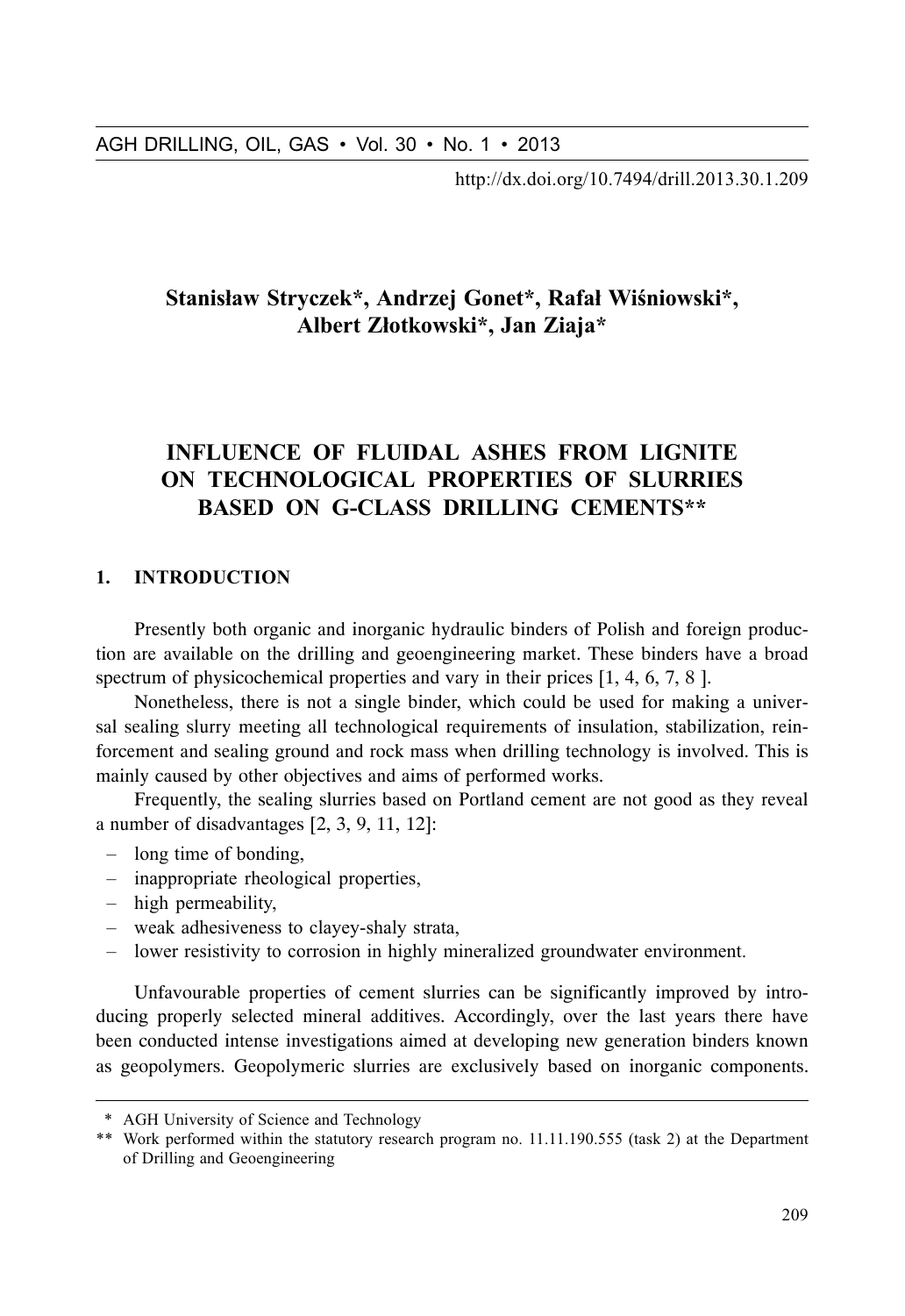They are obtained by modifying the composition of slurries based on G-class drilling cement or common use cement, with puzzolana additives. Among the artificial puzzolana are dehydrated clayey minerals and fly ashes from coal combustion.

New generation fly ashes are a product of coal combustion in fluidized bed units with concurrent sulphur removal from gases. This process takes place at a temperature of about 850°C. The produced ashes fundamentally differ from traditional silica ashes in their physicochemical properties.

Fluidal ashes, produced in during lignite combustion, contain active puzzolana in the form of dehydrated clayey minerals and active components enhancing hydration of such ashes as CaO, anhydrite II and  $CaCO<sub>3</sub>[4, 5, 7]$ .

### 2. CHARACTERISTIC OF FLY ASHES FROM FLUIDAL COMBUSTION OF LIGNITE

Fly ashes are by-products of fossil fuels combustion in power plants. This is a group of substances which may considerably differ mainly with respect to the raw mineral (anthracite, hard coal, lignite) and also technology of burning (traditional boilers, fluidized bed units).

Firstly, the ash composition depends on the chemical composition of coal used for burning. Other important factors are the combustion technology, mainly the temperature of combustion, methods used for sulphur removal from waste gases and possible integrated combustion of biomass. Combustion of hard coal results in the production of *K*-type ashes. Lignite from the Adamów, Konin and Bełchatów area usually brings about *W*-type CaO-rich ash. Fly ash from coal coming from the Turoszów Coal District usually is of *G-class* as the coal was high in clayey minerals.

Fly ashes from fluidal combustion of lignite considerably differ from ashes of *V*- and *W*-types used in the traditional cement technology. The differences mainly stem from the technology of coal combustion.

The temperature of combustion in fluidized bed units can be lowered to about  $850^{\circ}$ C. This is important both for the combustion process itself and also properties of the produced fly ash. One of the consequences is lowering the amount of generated nitrogen oxides which is very advantageous as far as environmental issues go. Combustion in a fluidized bed unit allows for limiting nitrogen oxides emission to about 100–150 ppm without any additional systems installed.

Owing to the intense mixing in the reservoir and its stationary character the sulphur can be removed from waste gases directly in the reservoir. For the reason of doing this the sulphur oxide sorbent, which in a majority of cases is limestone, is introduced to the reservoir. It reacts with sulphur oxide forming anhydrite. From this point of view it is very important to know that for a temperature range of 800–900°C optimum bonding is observed for calcium carbonate and  $SO<sub>2</sub>$ . Due to the specific character of sulphur removal and the presence of sorbent in the reservoir, type II anhydrite is present in the fly ash generated during fluidal combustion, and this is crucial for hydration of binders.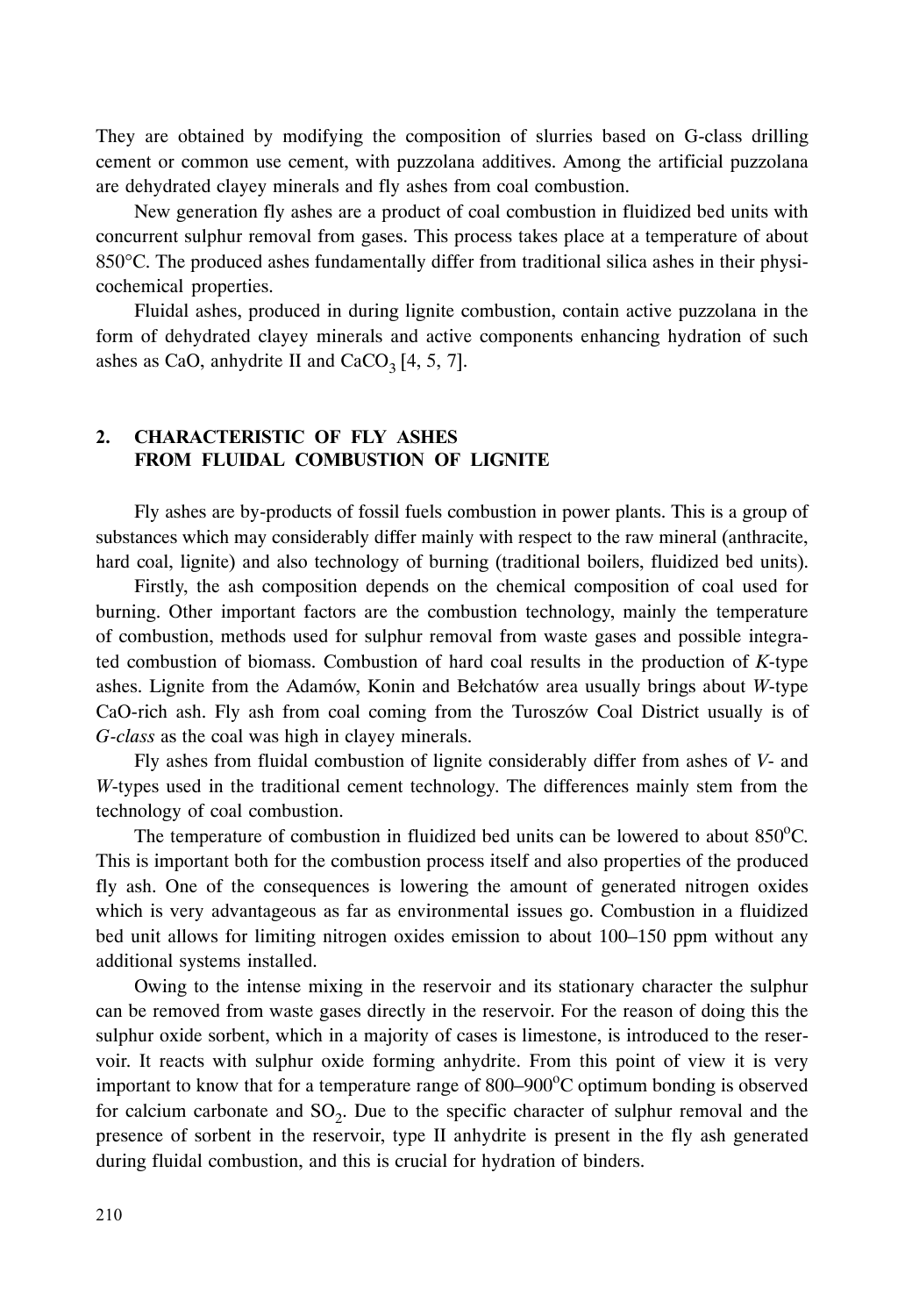Another important consequence of lower temperature as compared to traditional burning places is a different build of ash grains. In the case of traditional burners these are usually spherical grains formed by the waste material enclosed in coal and vitrified at a temperature of  $1200-1300^{\circ}$ C, whereas in fluidized bed units the temperature is too low for the liquid phase to form, therefore ash grains have irregular shapes. Clayey minerals in the waste rock are dehydroxylated, and their structure is partly restructured. As a result amorphous forms of aluminosilicates with disturbed laminar structure are generated. Such products have high puzzolana activity. The presence of thermally activated clayey minerals decides about good pozzolana properties of such ashes. Another component of the discussed fly ashes is anhydrite, which is also active. Anhydrite itself has some bonding properties, and besides constitutes a source of sulfate ions. Fluidal ashes are also composed of unreacted  $CaCO<sub>3</sub>$  sorbent and free CaO. Depending on the efficiency of the combustion process, some amounts of non-burnt coal may be present in the ashes [10, 11].

Unlike ashes from traditional units, the fluidal ash grains are of irregular, frequently sharp-edged in shape. The surface of such grains is not smooth as in the case of vitrified balls, but coarse and irregular. As a consequence of this shape of grains and water sorption ability of clayey minerals the water demand of fluidal ashes is high. Apart from the free calcium and anhydrite content, this is one of the most important factors which considerably limit the usability of such ashes for common-use cement production, in compliance with standard PN-EN 197-1.

Specific properties of ash and its increasing amounts in power plants are a source of problem with storing and utilization of ashes from fluidal combustion of lignite. They can be used on a large scale as sealing slurry additives in drilling and geoengineering works. In the case of drilling slurries, the problem of high water demand and anhydrite content can be coped with. Such ash can be used as an additive lowering the density of the slurry. From this point of view the high water demand of the binder is advantageous. Fluidal ashes may be a component of binders used for drilling slurries. The presence of calcium sulfate and calcium oxide may be potentially used for obtaining the controlled expansion slurries, needed in some situations to provide suitable adhesiveness to the ground and rock mass media.

#### 3. LABORATORY EXPERIMENTS

The objective of laboratory experiments was to determine the influence of concentration of ashes from fluidal combustion of lignite on technological properties of fresh and set sealing slurries based on drilling cements.

Laboratory experiments related with the measurement of rheological properties of fresh sealing slurries followed the standards below:

- PN-EN 197-1: 2002, Cement. Part 1. Composition, requirements and congruence criteria for common use cements.
- PN-EN ISO 10426-2. Oil and gas industry. Cements and materials for cementing wells. Part 2: Analysis of drilling cements. 2003.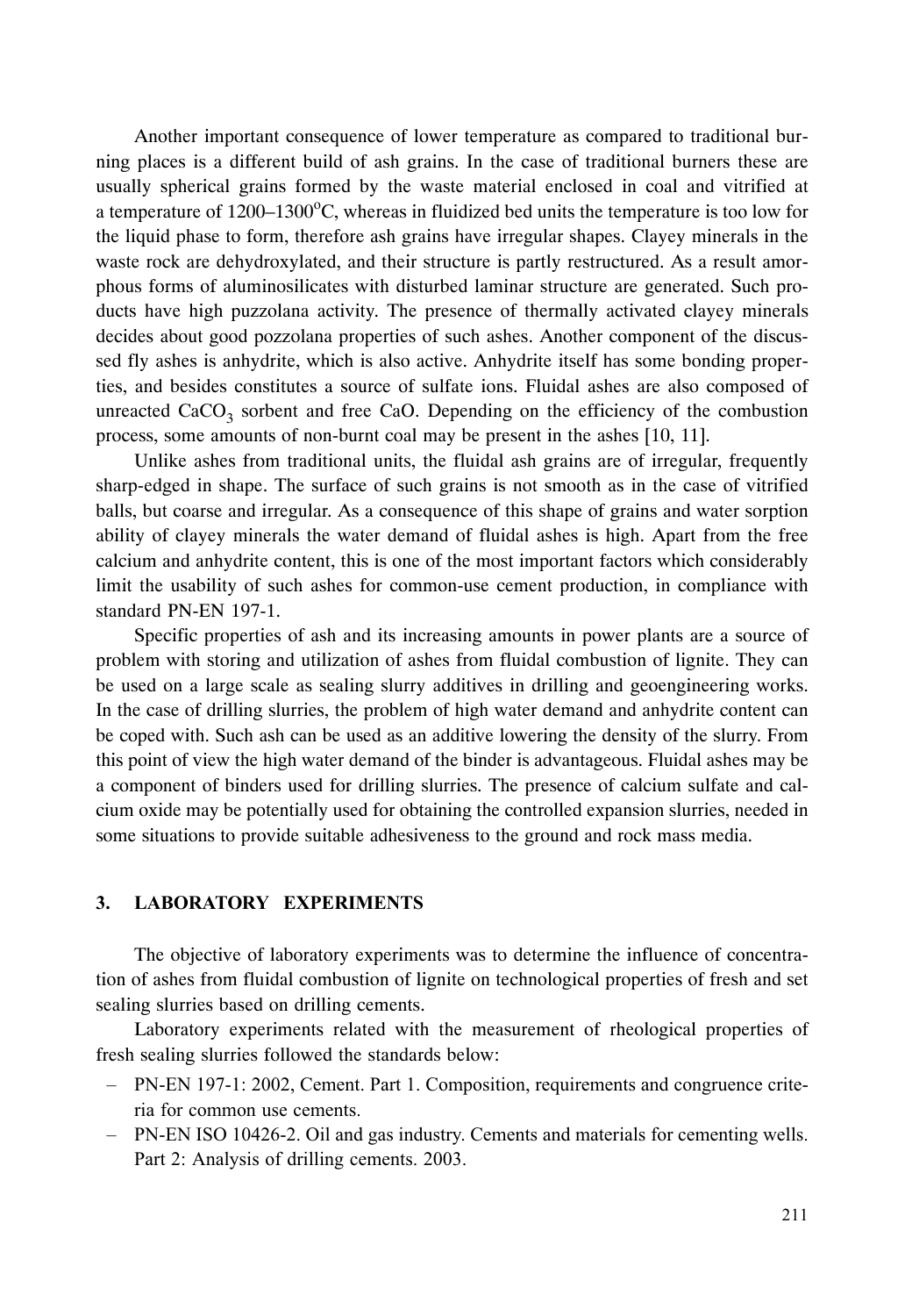The laboratory analyses of sealing slurries lied in determining the following parameters,  $e.g.$ :

- rheological parameters (plastic viscosity, apparent viscosity, yield point) with the use of rotary viscosimeter with coaxial cylinders of type Chan  $-35$  API Viscometer  $-$ Tulusa, Oklahoma USA EG.G Chandler Engineering, having twelve rotary speeds: 600, 300, 200, 100, 60, 30, 20, 10, 6, 3, 2, 1 rot/min, which corresponds to the shearing rates: 1022.04: 511.02: 340.7: 170.4: 102.2: 51.1: 34.08: 17.04: 10.22: 5.11: 3.41:  $1.70 s^{-1}$ :
- rheological model selection of optimal rheological model of sealing slurries lied in determining rheological curve to best describe the results of measurements in the coordinates system: tangent stress  $(\tau)$  – shear rate  $(\gamma)$ .
- fluidity with a truncated cone (AzNII);
- $-$  relative viscosity with the Ford cup No. 4,
- mechanical bending and compressive strengths,
- density of sealing slurry,
- water loss of sealing slurry,
- filtration with filtration press (API),
- initial and end time of bonding with Vicat apparatus.

The regression analysis method was used for determining rheological parameters of particular models. Then followed the statistical tests, during which the optimal rheological model was determined for a given recipe of sealing slurry [13, 14, 15].

For the reason of facilitating calculations aimed at optimizing rheological models of analyzed sealing slurries, the 'Rheo Solution' software was used. This computer program is owned by the Department of Drilling and Geoengineering, Faculty of Drilling, Oil and Gas AGH-UST [ 14].

The sealing slurries were made of the following materials:

- G-class drilling cement, HSR produced by the cement plant REJOWIEC S.A., Grupa Ożarów S.A.,
- G-class drilling cement, HSR imported from Germany by Cementing Service of Naftgaz Wołomin – PNiG Jasło,
- ash from fluidal combustion of lignite (sample  $D$  averaged fly ash being the byproduct of dust removal from waste gases),
- network water.

Table 1 gives mineral compositions of analyzed G-class cements. Chemical composition of the studied ash was analyzed with the «wet» method, in line with standard PN-EN 196-2; the results are presented in Table 2.

The density of ash determined with the pyknometer method with the use of oil was  $2660 \text{ kg/m}^3$ , whereas the surface was defined on the basis of the BET isotherm and was equal to 74200 cm<sup>2</sup>/g.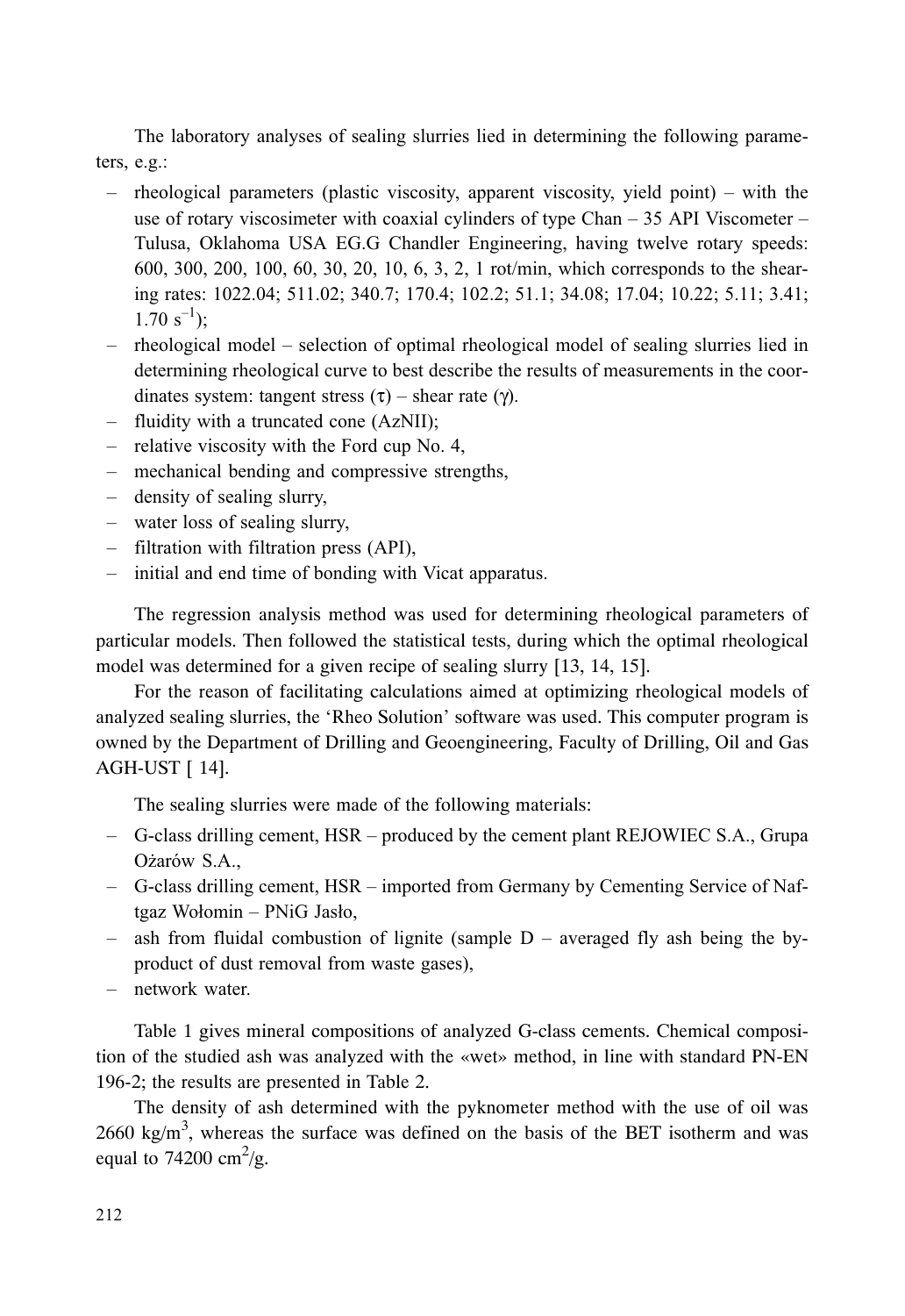#### Table 1

| Component           | % content in G-class<br>drilling cement HSR<br>(Rejowiec),<br>[%] | % content in G-class<br>drilling cement HSR<br>(imported from German),<br>$\lceil\% \rceil$ |
|---------------------|-------------------------------------------------------------------|---------------------------------------------------------------------------------------------|
| $C_3A$              | 1.90                                                              | 1.20                                                                                        |
| $C_4AF$             | 16.69                                                             | 15.50                                                                                       |
| $C_3S$              | 56.11                                                             | 51.00                                                                                       |
| C <sub>2</sub> S    | 17.07                                                             | 19.30                                                                                       |
| $C_4AF+2\cdot C_3A$ | 19.97                                                             | 19.60                                                                                       |

Mineral composition of drilling cements used for laboratory experiments

| Chemical composition in sample D |                                       |  |  |  |  |
|----------------------------------|---------------------------------------|--|--|--|--|
| Ash component                    | Component content in ash D,<br>$[\%]$ |  |  |  |  |
| Roasting losses 1000°C/1h        | 2.83                                  |  |  |  |  |
| SiO <sub>2</sub>                 | 31.20                                 |  |  |  |  |
| Fe <sub>2</sub> O <sub>3</sub>   | 5.80                                  |  |  |  |  |
| Al <sub>2</sub> O <sub>3</sub>   | 20.00<br>1.27                         |  |  |  |  |
| TiO <sub>2</sub>                 |                                       |  |  |  |  |
| CaO                              | 26.40                                 |  |  |  |  |
| MgO                              | 1.00                                  |  |  |  |  |
| SO <sub>3</sub>                  | 7.80                                  |  |  |  |  |
| Na <sub>2</sub> O                | 1.78                                  |  |  |  |  |
| $K_2O$                           | 1.76                                  |  |  |  |  |
| total                            | 99.84                                 |  |  |  |  |
| free CaO                         | 9.87                                  |  |  |  |  |

Table 2

The analysis of the phase composition (with XRD method) of averaged ash D revealed the presence of anhydrite  $(CaSO_4)$ , calcium oxide  $(CaO)$ , quartz  $(SiO_2)$ , calcite  $(CaCO_3)$ and hematite (Fe<sub>2</sub>O<sub>3</sub>).

The water-to-cement and water-to-mixture ratios for the analyzed sealing slurries were: 0.4; 0.5; 0.6 and 0.5; 0.6; 0.7, respectively.

The concentration of ash from fluidized bed combustion of lignite was 40 wt% (in relation to mass of dry components).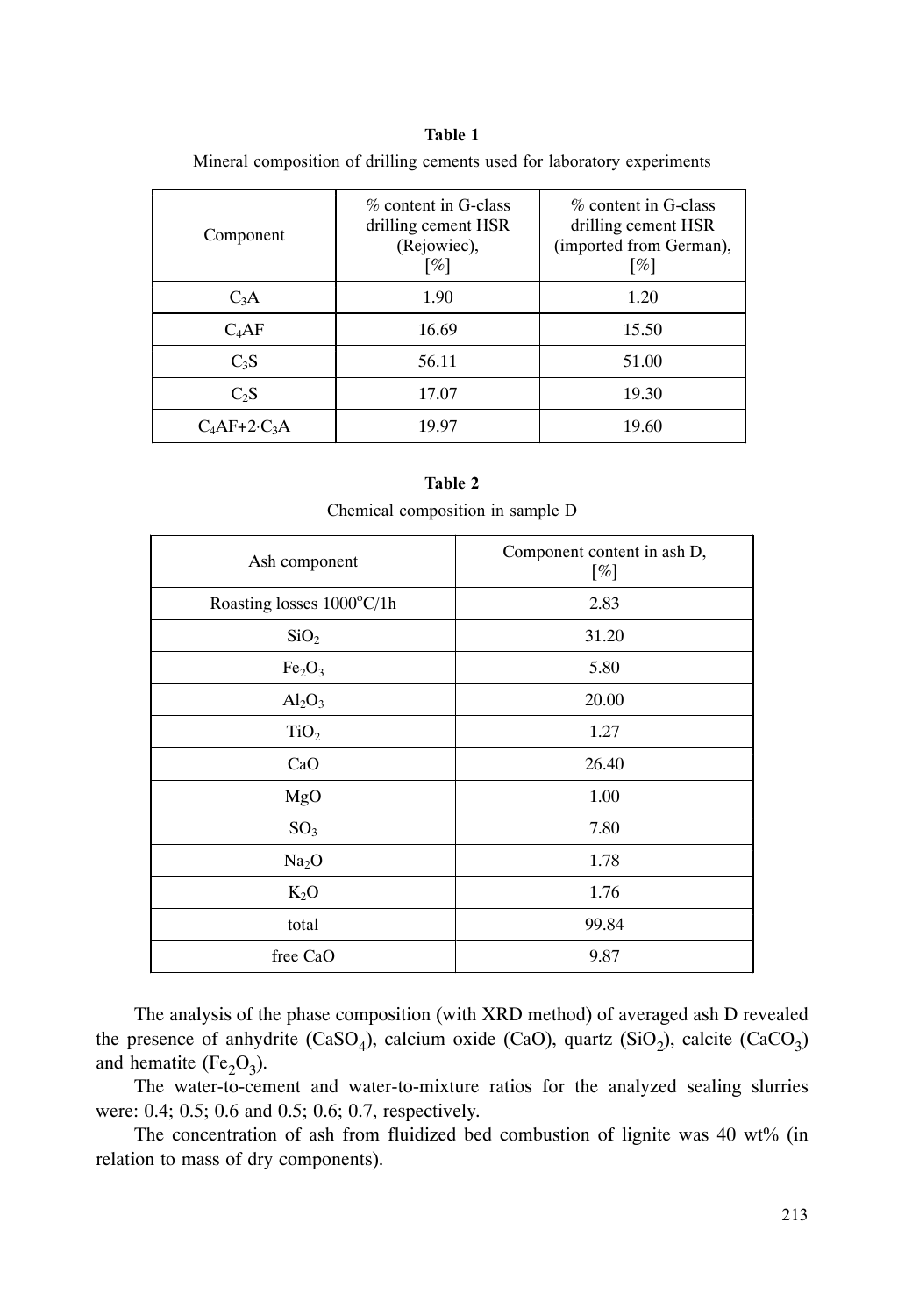The temperature of sealing slurries used for analyzing rheological parameters was 20<sup>o</sup>C (±2<sup>o</sup>C) [293 K].

Cements and fluidal ash used for sealing slurries were sifted in sieves of square mesh 0.20 mm and 0.08 mm of side.

The working fluid was the network water free of any mechanical contaminations.

### 4. RESULTS OF LABORATORY EXPERIMENTS

The obtained results of technological parameters and their times of bonding of liquid sealing slurries based only on drilling cements are listed in Table 3. Technological parameters of sealing slurries based on mixtures of drilling cement and fluidal ashes are presented in Table 4. Parameters of mathematical equations describing particular rheological models of analyzed sealing slurries for pure cements are given in Table 5 and for cement and ash mixtures in Table 6. The mechanical strengths of set sealing slurries (bending and compressive strengths) performed after 1, 2, 14, 28 days for slurries based on pure cement are presented in Table 7, and for cement and ash mixtures in Table 8.

| Technological parameters and bonding times of fresh sealing slurries based on drilling cement |
|-----------------------------------------------------------------------------------------------|
| (HSR, from cement plant REJOWIEC S.A.) and drilling cement G-class (API) imported             |
| from Germany for various water-to-cement ratios                                               |

| Type of cement                                                            |       | Drilling cement HSR |          |       | Drilling cement G (API) |          |  |
|---------------------------------------------------------------------------|-------|---------------------|----------|-------|-------------------------|----------|--|
| Water-to-cement ratio                                                     | 0.4   | 0.5                 | 0.6      | 0.4   | $0.5^{\circ}$           | 0.6      |  |
| Density,<br>[kg/m <sup>3</sup> ]                                          | 2.02  | 1.9                 | 1.86     | 1.87  | 1.83                    | 1.75     |  |
| fluidity with a truncated<br>cone AzNII,<br>$\lfloor mm \rfloor$          | 140   | 220                 | over 300 | 230   | over 300                | over 300 |  |
| Relative viscosity<br>(Ford cup no. 4), $[s]$                             | no    | 23                  | 12       | 28    | 14                      | 11       |  |
| Water loss,<br>[%]                                                        | 4     | 8                   | 18       | 5     | 8                       | 16       |  |
| Specific filtration<br>$\Delta P = 0.7 MPa$ ,<br>$\text{[cm}^3/\text{s}]$ | 25/30 | 27/17               | 31/17    | 22/19 | 28/17                   | 34/12    |  |
| Plastic viscosity $\eta_p$ ,<br>$[Pa\cdot s]$                             | no    | 41.00               | 8.00     | 48.50 | 6.50                    | 15.50    |  |
| Yield point $\tau_{v}$ ,<br>[Pa]                                          | no    | 17.72               | 9.58     | 23.70 | 16.76                   | 4.07     |  |
| Beginning of bonding time,<br>[h]                                         | 5.5   | 7.66                | 7.75     | 7     | 8                       | 15.25    |  |
| End of bonding time,<br>[h]                                               | 7.5   | 9.83                | 12.25    | 10.16 | 13.16                   | 17.25    |  |

#### Table 3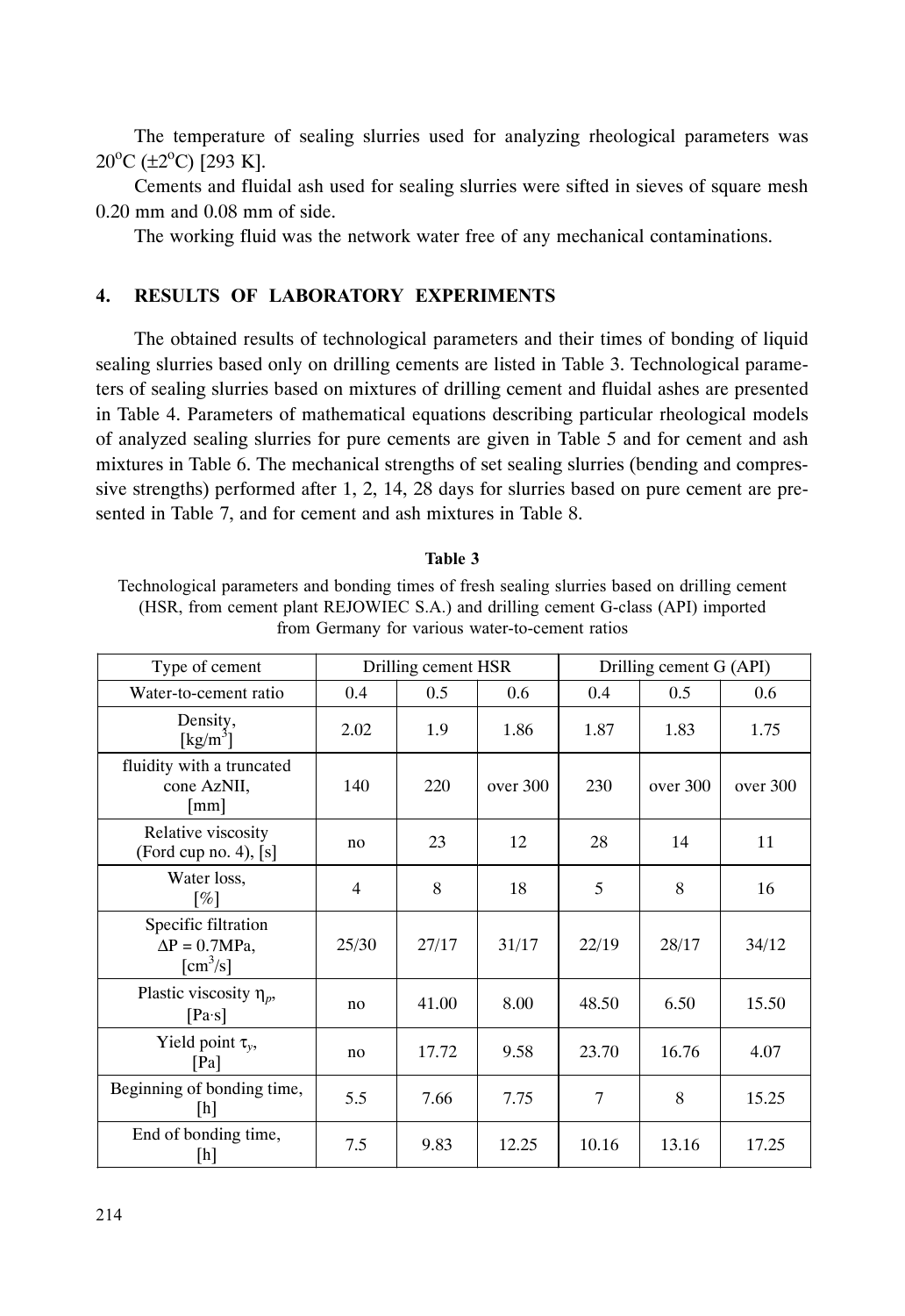Table 4

Technological parameters and bonding times of fresh sealing slurries based on drilling cement (HSR, from cement plant REJOWIEC S.A.) and drilling cement class G (API) imported Technological parameters and bonding times of fresh sealing slurries based on drilling cement (HSR, from cement plant REJOWIEC S.A.) and drilling cement class G (API) imported from Germany and fluidal ash for various water-to-mixture ratios from Germany and fluidal ash for various water-to-mixture ratios

|                                                | 0.7                    | 1.67                          | 240                                                | $\overline{c}$                               | $\overline{ }$  | 27/19                                                                            | 36.00                                     | 50.75                         | $\infty$                       | 12.83                    |
|------------------------------------------------|------------------------|-------------------------------|----------------------------------------------------|----------------------------------------------|-----------------|----------------------------------------------------------------------------------|-------------------------------------------|-------------------------------|--------------------------------|--------------------------|
| Drilling cement G (API)<br>$+40\%$ fluidal ash | $\frac{6}{1}$          | 1.73                          | 180                                                | $\overline{\mathbf{a}}$                      | 4               | 16/10                                                                            | 21.50                                     | 68.50                         | 5.25                           | 12.25                    |
|                                                | $\overline{0.5}$       | 1.83                          | 100                                                | $\overline{\mathbf{a}}$                      |                 | 10/16                                                                            | $\overline{\mathbf{n}}$                   | $\overline{\mathbf{a}}$       | 3.33                           | 5.25                     |
|                                                | 0.7                    | 1.68                          | 230                                                | 17                                           | $\overline{a}$  | 30/10                                                                            | 34.50                                     | 47.25                         | 8.83                           | 12.25                    |
| Drilling cement HSR<br>$+40\%$ fluidal ash     | 0.6                    | 1.73                          | 190                                                | 27                                           | 4               | 25/9                                                                             | 54.00                                     | 79.5                          | 8.25                           | 11.25                    |
|                                                | C.O                    | 1.83                          | 100                                                | $\overline{\mathbf{a}}$                      | $\mathcal{L}$   | 15/24                                                                            | $\overline{\mathbf{a}}$                   | $\overline{\mathbf{a}}$       | 4.33                           | 6.33                     |
| Type of mixture                                | Water-to-mixture ratio | Density, [kg/m <sup>3</sup> ] | Fluidity with a truncated cone<br>$AzNII$ , $[mm]$ | Ford cup no $4$ ), [s]<br>Relative viscosity | Water loss, [%] | Specific filtration $\Delta P = 0.7MPa$ ,<br>$\left[\text{cm}^3/\text{s}\right]$ | Plastic viscosity n <sub>p</sub> , [Pa·s] | Yield point $\tau_{y}$ , [Pa] | Beginning of bonding time, [h] | End of bonding time, [h] |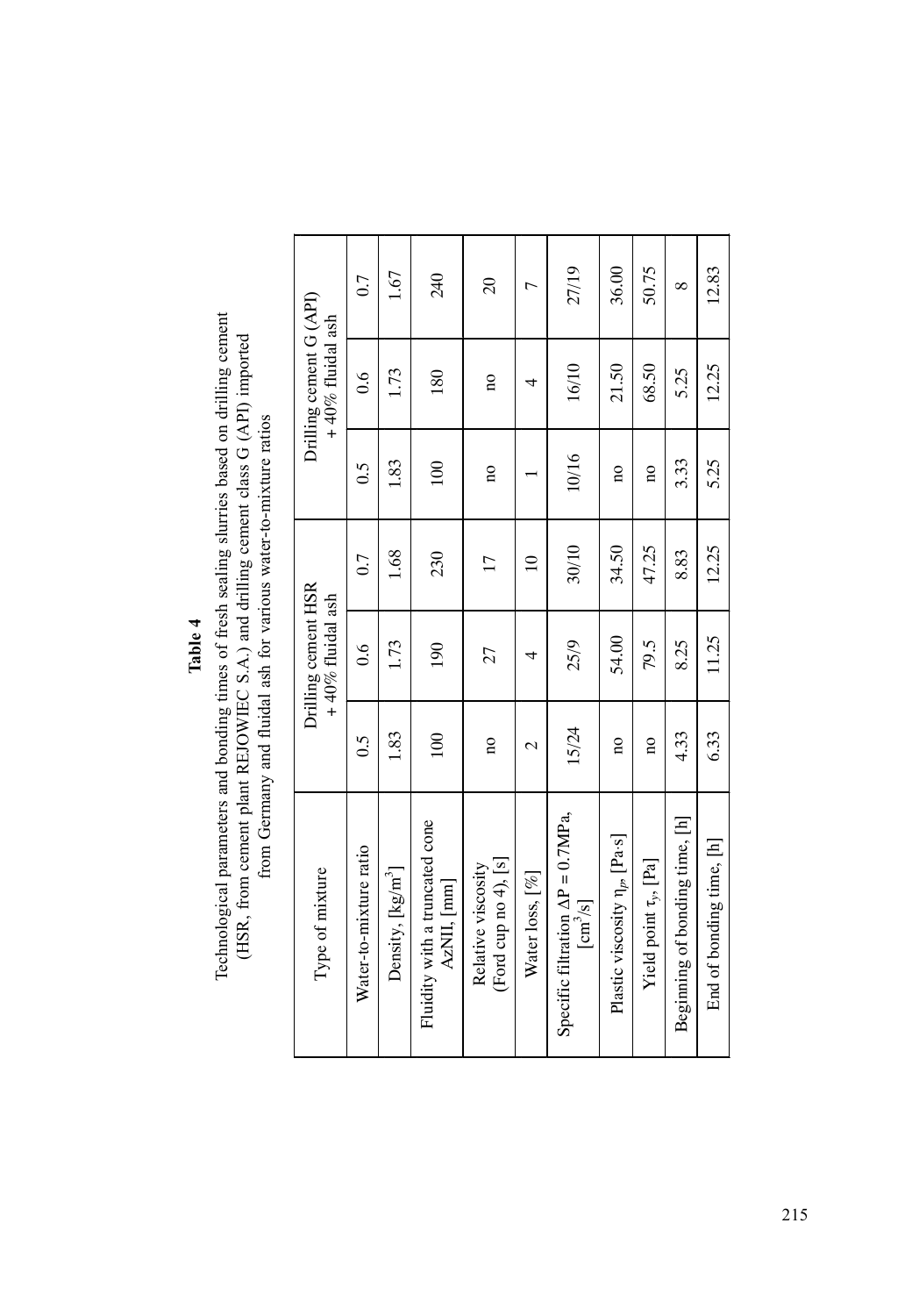Parameters of rheological models of sealing slurries based on drilling cement (HSR, from cement plant REJOWIEC S.A.) and G-class drilling cement (API) imported from Germany for various water-to-cement ratios (HSR, from cement plant REJOWIEC S.A.) and G-class drilling cement  $(AP)$ Parameters of rheological models of sealing slurries based on drilling cement

Table 5

imported from Germany for various water-to-cement ratios

|                            | Slurry recipe, water-to-                                 |                         | Drilling cement HSR |       |        | Drilling cement G (API) |               |
|----------------------------|----------------------------------------------------------|-------------------------|---------------------|-------|--------|-------------------------|---------------|
| Rheological parameters     | cement ratio                                             | 0.4                     | $\ddot{0}$ .        | 0.6   | 0.4    | 0.5                     | $\frac{6}{1}$ |
| Newtonian                  | Newtonian dynamic viscosity [Pa·s]                       | 0.265                   | 0.069               | 0.022 | 0.085  | 0.032                   | 0.022         |
| model                      | Correlation coefficient $\left  - \right $               | 0.872                   | 0.860               | 0.672 | 0.848  | 0.537                   | 0.806         |
|                            | Plastic viscosity [Pa·s]                                 | 0.214                   | 0.055               | 0.016 | 0.068  | 0.022                   | 0.017         |
| Bingham model              | Yield point [Pa]                                         | 16.981                  | 8.955               | 3.993 | 11.389 | 6.212                   | 3.436         |
|                            | Correlation coefficient [-                               | 0.954                   | 0.973               | 0.957 | 0.968  | 0.912                   | 0.986         |
|                            | Consistency coefficient [Pa·s <sup>n</sup> ]             | 3.5780                  | 2.532               | 1.567 | 3.120  | 2.034                   | 1.495         |
| de Waele model<br>Ostwald- | $Expoment$ $[-]$                                         | 0.576                   | 0.445               | 0.340 | 0.449  | 0.369                   | 0.336         |
|                            | Correlation coefficient [-                               | 0.988                   | 0.993               | 0.989 | 0.996  | 0.995                   | 0.957         |
|                            | Casson viscosity [Pa·s]                                  | 0.161                   | 0.035               | 0.009 | 0.044  | 0.013                   | 0.009         |
| Casson<br>model            | Yield point [Pa]                                         | 6.223                   | 4.516               | 2.434 | 5.619  | 3.562                   | 2.154         |
|                            | Correlation coefficient [-                               | 0.969                   | 0.990               | 0.986 | 0.987  | 0.954                   | 0.997         |
|                            | Yield point [Pa]                                         | $-8.315$                | 3.193               | 1.518 | 2.732  | $-0.754$                | 2,422         |
| Herschel-                  | Consistency coefficient [Pa·s <sup>n</sup> ]             | 8.747                   | 1.063               | 0.580 | 1.805  | 2.606                   | 0,138         |
| Bulkley model              | $Exponent$ $[-]$                                         | 0.423                   | 0.573               | 0.488 | 0.529  | 0.333                   | 0,697         |
|                            | Correlation coefficient $\vdash$                         | 0.999                   | 0.997               | 0.998 | 0.998  | 0.996                   | 0,996         |
|                            | Apparent viscosity at 1022.04 [s <sup>-1</sup> ]<br>Pa·s | $\overline{\mathbf{a}}$ | 0.059               | 0.018 | 0.073  | 0.024                   | 0.020         |

216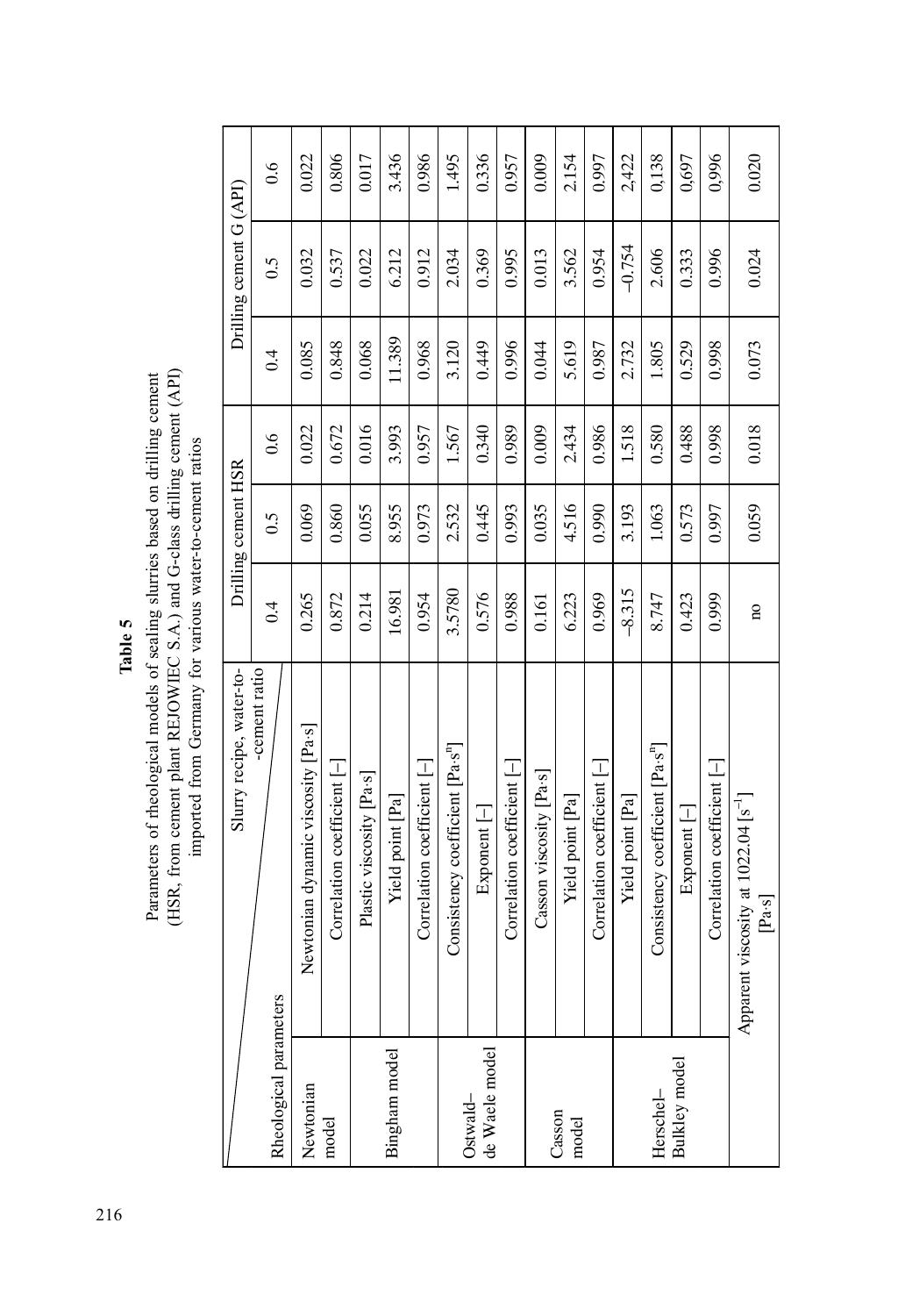Tabela 6

# Parameters of rheological models of sealing slurries based on drilling cement (HSR, from cement plant REJOWIEC S.A.) and G-class drilling cement (API) imported (HSR, from cement plant REJOWIEC S.A.) and G-class drilling cement (API) imported Parameters of rheological models of sealing slurries based on drilling cement from Germany and fluidal ash for various water-to-mixture ratios from Germany and fluidal ash for various water-to-mixture ratios

|                            | Mixture recipe, water-to-<br>-mixture ratio                |                         | Drilling cement HSR<br>$+40\%$ fluidal ash |       |                         | Drilling cement G (API)<br>$+40\%$ fluidal ash |       |
|----------------------------|------------------------------------------------------------|-------------------------|--------------------------------------------|-------|-------------------------|------------------------------------------------|-------|
| Rheological parameters     |                                                            | 0.5                     | 0.6                                        | 0.7   | $\tilde{c}$             | 0.6                                            | 0.7   |
| Newtonian                  | Newtonian dynamic viscosity [Pa·s]                         | 0.392                   | 0.108                                      | 0.056 | 0.256                   | 0.091                                          | 0,053 |
| model                      | Correlation coefficient [-]                                | 0.955                   | 0.860                                      | 0.936 | 0.900                   | 0.901                                          | 0,881 |
|                            | Plastic viscosity [Pa·s]                                   | 0.340                   | 0.088                                      | 0.047 | 0.219                   | 0.076                                          | 0,043 |
| Bingham                    | Yield point [Pa]                                           | 11.326                  | 12.901                                     | 5.560 | 15.176                  | 9.727                                          | 6,712 |
| model                      | Correlation coefficient [-]                                | 0.990                   | 0.946                                      | 0.994 | 0.968                   | 0.975                                          | 0,985 |
|                            | Consistency coefficient [Pa·s <sup>n</sup> ]               | 3.685                   | 2.521                                      | 2.092 | 4.350                   | 2.296                                          | 2,360 |
| de Waele model<br>Ostwald- | $Exponent$ $[-]$                                           | 0.577                   | 0.527                                      | 0.418 | 0.515                   | 0.505                                          | 0,404 |
|                            | Correlation coefficient [-]                                | 0.992                   | 0.997                                      | 0.946 | 0.996                   | 0.997                                          | 0,973 |
|                            | Casson viscosity [Pa·s]                                    | 0.254                   | 0.067                                      | 0.029 | 0.150                   | 0.055                                          | 0,026 |
| Casson model               | Yield point [Pa]                                           | 4.031                   | 4.935                                      | 2.998 | 6.207                   | 4.110                                          | 3,661 |
|                            | Correlation coefficient [-                                 | 0.997                   | 0.965                                      | 0.998 | 0.983                   | 0.989                                          | 0,997 |
|                            | Yield point [Pa]                                           | 3.121                   | $-3.379$                                   | 4.306 | $-0.698$                | 1.892                                          | 3,846 |
| Herschel-                  | Consistency coefficient [Pa·s <sup>n</sup> ]               | 1.930                   | 4.265                                      | 0.148 | 4.278                   | 1.413                                          | 0,410 |
| Bulkley model              | $Exponent$ $[-]$                                           | 0.705                   | 0.449                                      | 0.833 | 0.526                   | 0.580                                          | 0,674 |
|                            | Correlation coefficient [-                                 | 0.999                   | 0.999                                      | 0.997 | 0.998                   | 0.999                                          | 0,997 |
|                            | Apparent viscosity at 1022.04 [s <sup>-1</sup> ]<br>[Pa·s] | $\overline{\mathbf{a}}$ | 0.089                                      | 0.051 | $\overline{\mathbf{a}}$ | 0.079                                          | 0.047 |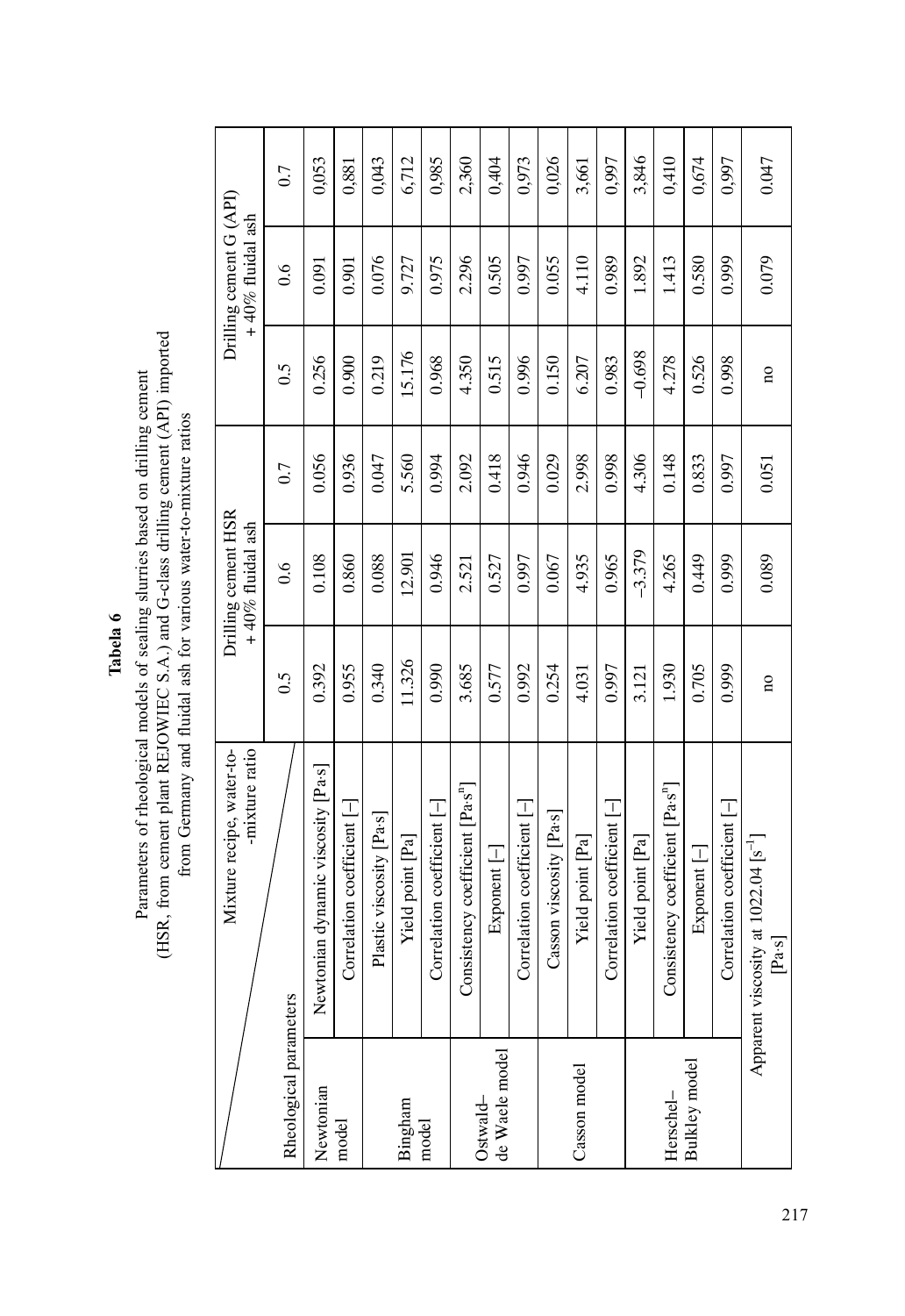### Table 7

Mechanical strength to bending and compressive strength of set sealing slurries based on drilling cement (HSR, from cement plant REJOWIEC S.A.) and G-class drilling cement (API) imported from Germany for various water-to-cement ratios at temperature 20  $(\pm 2^{\circ}C)$  [293 K]

| Cement type                      |         |        | Drilling cement HSR |        | Drilling cement G (API) |        |        |  |
|----------------------------------|---------|--------|---------------------|--------|-------------------------|--------|--------|--|
| Water-to-cement ratio            |         | 0.4    | 0.5                 | 0.6    | 0.4                     | 0.5    | 0.6    |  |
| Strength to<br>bending,<br>[MPa] | 1 day   | 3.107  | 1.939               | 1.380  | 2.108                   | 1.316  | 0.914  |  |
|                                  | 2 days  | 6.716  | 2.542               | 1.955  | 3.160                   | 2.945  | 2.653  |  |
|                                  | 14 days | 11.305 | 8.391               | 5.671  | 10.429                  | 7.615  | 5.881  |  |
|                                  | 28 days | 11.504 | 8.756               | 7.142  | 10.836                  | 9.860  | 6.970  |  |
| Compressive<br>strength,         | 1 day   | 10.417 | 5.156               | 0.073  | 8.438                   | 2.969  | 2.135  |  |
|                                  | 2 days  | 18.854 | 9.792               | 6.354  | 20.156                  | 11.094 | 7.552  |  |
| [MPa]                            | 14 days | 40.000 | 31.797              | 20.625 | 43.490                  | 24.547 | 21.042 |  |
|                                  | 28 days | 53.073 | 34.219              | 26.250 | 54.219                  | 32.656 | 21.875 |  |

#### Table 8

Mechanical strength to bending and compressive strength set sealing slurries based on drilling cement (HSR from cement plant REJOWIEC S.A.) and G-class drilling cement (API) imported from Germany and fluidal ash for various water-to-mixture ratios at temperature 20  $(\pm 2^{\circ}C)$  [293 K]

| Mixtutre type                    |         |        | Drilling cement HSR |        | Drilling cement G (API) |        |        |  |
|----------------------------------|---------|--------|---------------------|--------|-------------------------|--------|--------|--|
| Water-to-mixture ratio           |         | 0.5    | 0.6                 | 0.7    | 0.5                     | 0.6    | 0.7    |  |
| Strength to<br>bending,<br>[MPa] | 1 day   | 0.639  | 0.622               | 0.064  | 0.718                   | 0.456  | 0.378  |  |
|                                  | 2 days  | 3.335  | 1.856               | 1.181  | 2.856                   | 1.302  | 1.140  |  |
|                                  | 14 days | 9.087  | 6.534               | 5.282  | 8.662                   | 5.800  | 5.239  |  |
|                                  | 28 days | 13.572 | 10.029              | 7.168  | 12.919                  | 9.587  | 8.906  |  |
| Compressive<br>strength,         | 1 day   | 0.938  | 1.667               | 0.417  | 1.927                   | 1.510  | 1.042  |  |
|                                  | 2 days  | 10.573 | 5.833               | 2.969  | 8.438                   | 3.125  | 3.073  |  |
| [MPa]                            | 14 days | 26.474 | 22.031              | 14.688 | 32.760                  | 23.438 | 13.906 |  |
|                                  | 28 days | 35.521 | 24.896              | 18.281 | 36.563                  | 26.042 | 18.802 |  |

## 5. CONCLUSIONS

- The addition of fluidal ashes to sealing slurries results in increased water demand and increased volume of working water to obtain a comparable fluidity of liquid sealing slurries.
- A sealing slurry based on a mixture of drilling cement and fluidal ash lowers the density of liquid sealing slurry.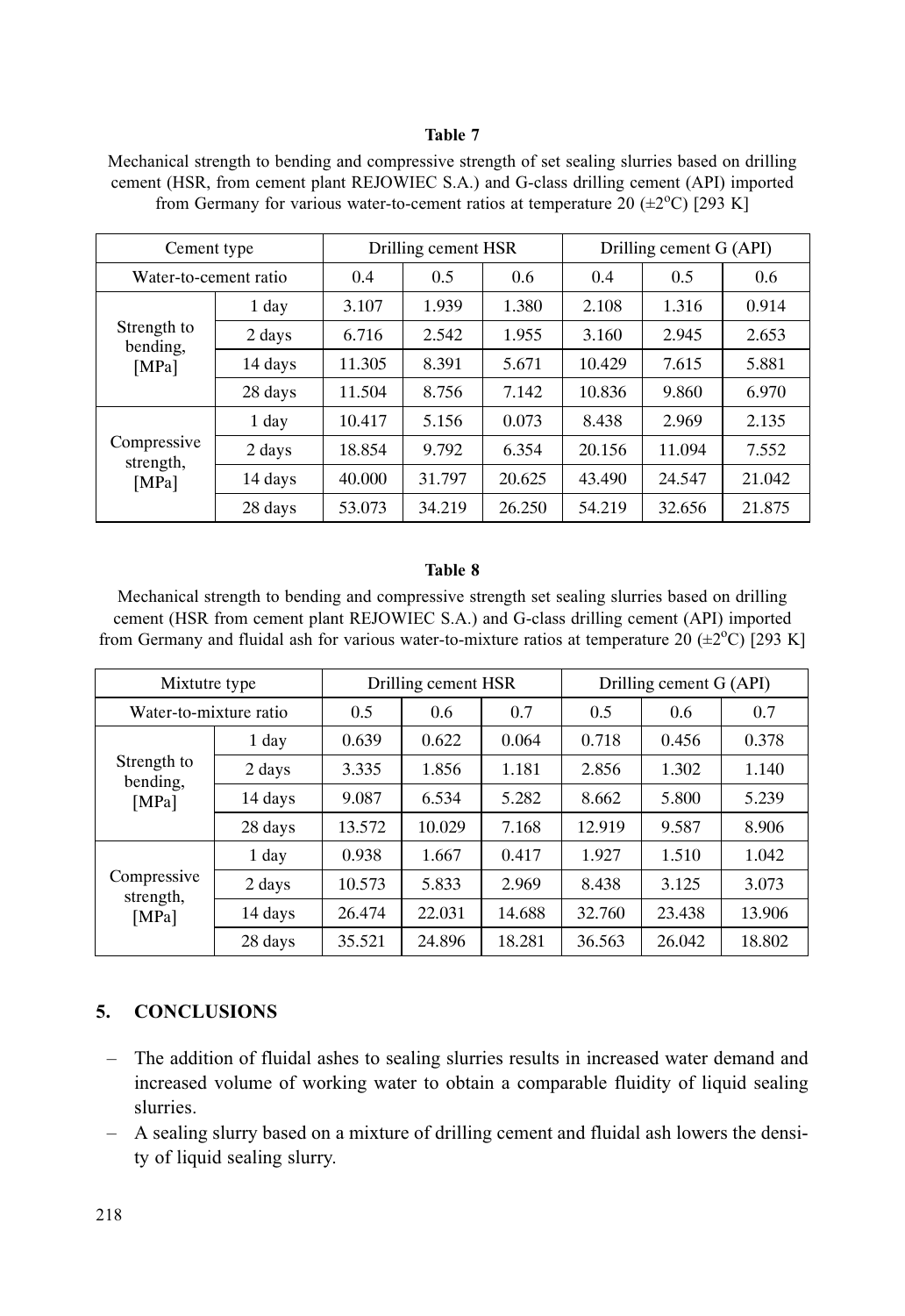- Addition of fluidal ashes significantly shortens the time of beginning and end of bonding of sealing slurries.
- The analysis of selected rheological models reveals that for obtaining similar values of mathematical parameters describing rheological models of sealing slurries based on pure cements and cements with fluidal ashes, the volume of working water has to be increased by about 20% in the latter case.
- Among rheological models used for describing dependences between tangent stresses and shearing rates, the highest correlation coefficient was obtained for the Herschel-Bulkley model.
- $-$  The addition of fluidal ash for the same water-to-mixture ratio values results in a higher strength of the set sealing slurries over a longer time.
- The addition of fluidal ash for the same water-to-mixture ratio values results in a drop of early strength of set sealing slurries.
- The use of fluidal ash as a component of sealing slurry for cementing drilling wells and for geoengineering works results in lower emissions of  $CO<sub>2</sub>$  produced during cement prosuction, and is a way of managing waste materials generated during combustion of lignite.

### **REFERENCES**

- [1] Giergieczny Z., Małolepszy J., Szwabowski J., Śliwiński J.; Cementy z dodatkami mineralnymi w technologii betonów nowej generacji. Górażdże Cement, Opole 2002.
- [2] Gonet A., Stryczek S.: Reologia wybranych zaczynów uszczelniających wykonanych z cementów Górażdże Cement S.A. Sympozjum Naukowo-Techniczne "Cementy w budownictwie, robotach wiertniczych i inżynieryjnych oraz hydrotechnice", Piła 2001.
- [3] Jasiczak J., Mikołajczak P.: Technologia betonu modyfikowanego domieszkami i dodatkami. Alma Mater, Politechnika Poznańska 2003.
- [4] Kon E., Jóźwiak H.: Klasyfikacje i wymagania dla domieszek do betonu, zapraw  $i$  zaczynu. Cement – Wapno – Beton, Nr. 1/2000.
- [5] Kucharska L., Tradycyjne i współczesne domieszki do betonu zmniejszające ilość wody zarobowej. Cement – Wapno – Beton, Nr. 2/2000.
- [6] Kurdowski W.: Chemia cementu. PWN 1991.
- [7] Małolepszy J.: Hydratacja i własności spojwa żużlowo-alkalicznego. Zeszyty Naukowe AGH nr 53, Wydawnictwa AGH, Kraków 1989.
- [8] Pinka J., Wittenberger G., Engel.: Dobyvanie lożisk vrtmi. AMS F BERG, TU v Kosiciach, Kosice 2006.
- [9] Stryczek S., Wiśniowski R., Gonet A.: Wpływ plastyfikatorów na właściwości reologiczne zaczynów uszczelniających do prac geoinżynieryjnych. "Wiertnictwo, Nafta, Gaz", Wydawnictwa AGH, Kraków 2007, t. 24/1/2007.